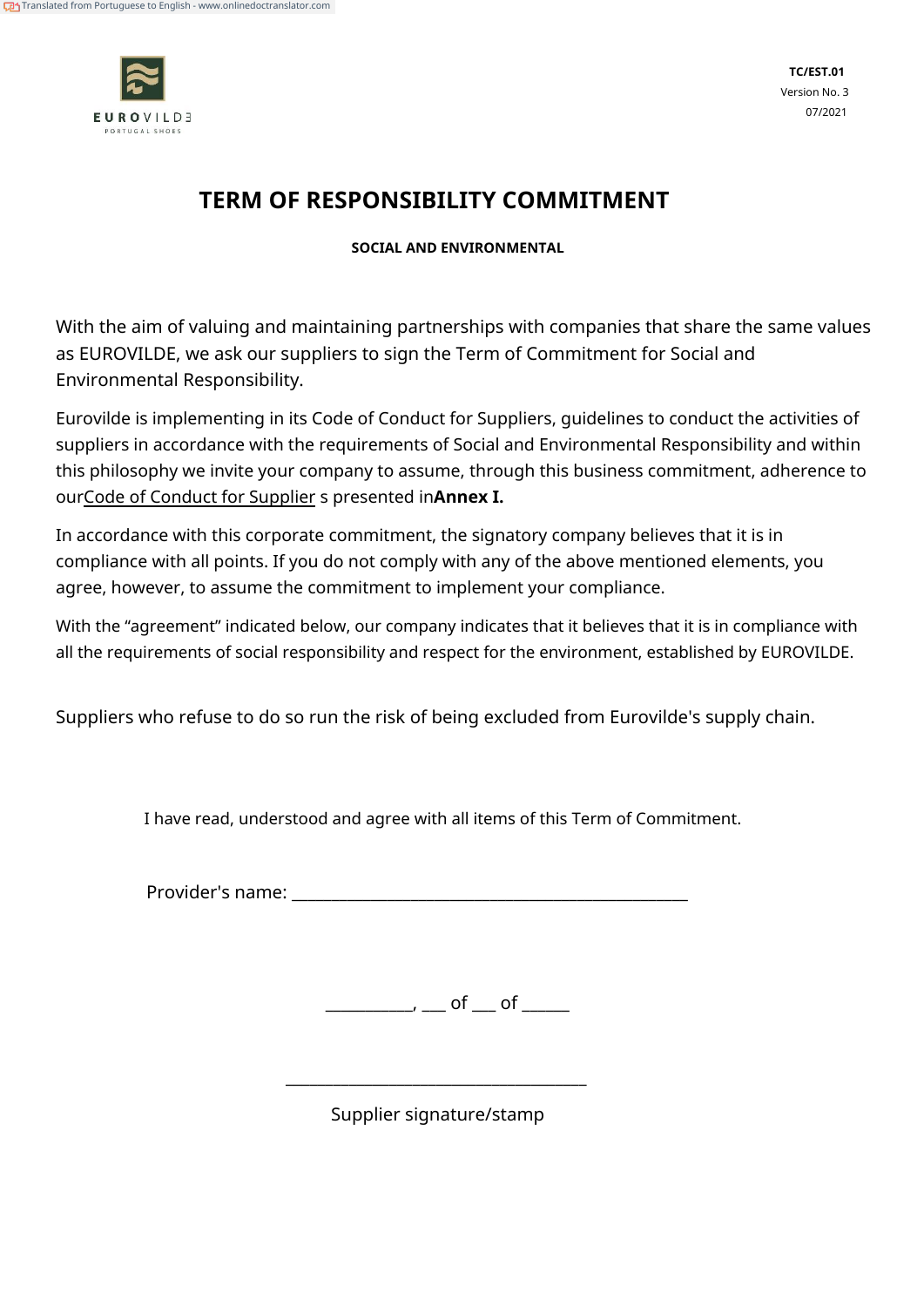



#### **CODE OF CONDUCT FOR SUPPLIERS**

We declare that our company meets the following requirements:

# **1) CHILD LABOR**

Our company does not engage in or support the use of child labor (under 16 years old).

# **2) FORCED LABOR**

Our company does not engage in or support the use of forced labor. Workers cannot have their documents withheld or be required to make deposits as a condition of admission.

## **3) HEALTH AND SAFETY**

Our company provides a safe and healthy working environment, which includes access to potable water, clean toilets, the necessary individual and collective safety equipment and training in its use, taking appropriate measures to prevent accidents and damage to health.

## **4) FREEDOM OF ASSOCIATION AND THE RIGHT TO COLLECTIVE BARGAINING**

Our company respects the right of all employees to form or join unions, as well as to bargain collectively, ensuring that there is no reprisal.

## **5) DISCRIMINATION**

Our company refrains from any discrimination based on race, social class, nationality, religion, disability, sex, sexual orientation, union membership or politics. Sexually coercive, threatening, abusive or exploitative behavior is not permitted.

## **6) DISCIPLINARY PRACTICES**

Our company prohibits the use of corporal punishment, psychological, physical coercion or verbal abuse towards workers.

## **7) WORKING HOURS**

We comply with the legislation and standards of our field of activity.

#### **8) REMUNERATION**

Our company ensures that wages paid meet local minimum standards and must always be sufficient to meet the basic needs of workers.

#### **9) COMMUNICATION CHANNEL**

It is Eurovilde's policy to adopt an open and accessible stance, providing factual and consistent information about the company's products, services and development.

#### **10) WASTE MANAGEMENT**

Practice recycling, energy and water savings, contributing to the reduction of environmental impacts through the rational use of natural resources.

## **11) WASTE MANAGEMENT WHEN PROVIDING SERVICES AT EUROVILDE'S FACILITIES**

We are aware of the obligation to separate waste in the places defined by Eurovilde, when we are providing services within its facilities.

#### **12) SUSTAINABLE PRACTICES**

We will not practice attitudes that may cause air, water or soil pollution. We define good cleaning practices for use with solvents, ensure all employees are trained. We promote the involvement of employees, so that they act in a responsible and environmentally correct manner.

## **13) LEGAL COMPLIANCE**

We will follow the environmental legislation related to our company and we will always try to be updated in relation to this matter.

## **14) KNOWLEDGE OF THE EUROVILDE MANAGEMENT POLICY**

We read and get to know Eurovilde's "Management Policies" available on the websitew[ww.eurovilde.pt](http://www.eurovilde.pt/) We have read and are familiar with the Supplier Assessment Procedure IT/CMP.02 available on the websiteww[w.eurovilde.pt](http://www.eurovilde.pt/)